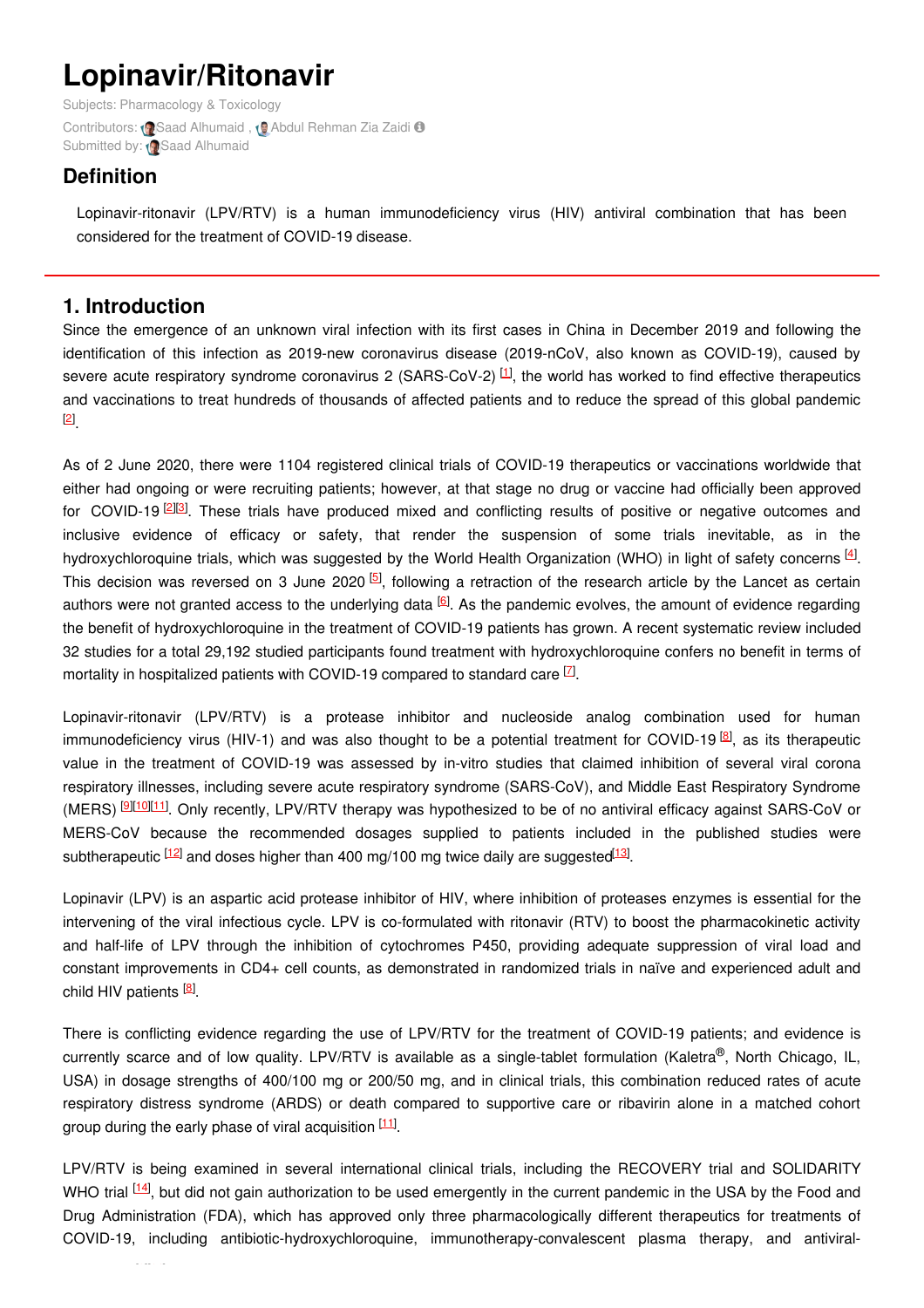Among the clinical trials that did not find positive results for LPV/RTV, a study conducted by Bin Cao et al. published in the New England Journal of Medicine<sup>[\[15](#page-3-3)]</sup> revealed that treatment with LPV/RTV was not associated with clinical improvement beyond standard care or reduction in mortality rate at 28 days in hospitalized adult patients with severe COVID-19.

To date, LPV/RTV combination is available in some countries' therapeutics guidelines including USA<sup>[\[16](#page-3-4)]</sup>, Saudi Arabia  $[17]$  $[17]$ , and Ireland  $[18]$  $[18]$ , which means that the medicine has tenable evidence of efficacy; however, considering that early negative and conflicting results have emerged  $^{[15]}$  $^{[15]}$  $^{[15]}$ , there is a need to assess the efficacy and safety of this COVID-19 treatment in a systematic manner.

## **2. Lopinavir/Ritonavir in Treatment of COVID-19**

To address the efficacy and safety of LPV/RTV combined with other drugs in patients with COVID-9, LPV/RTV plus IFN combination in addition to ribavirin was found to be superior and safer than LPV/RTV alone by shortening the time to negative nasopharyngeal swab compared to the LPV/RTV arm alone <sup>[\[19](#page-3-7)]</sup>. Additionally, a combined treatment regimen of LPV/RTV plus IFN and umifenovir resulted in a shorter time by normalizing body temperature and turning PCRs negative compared to the umifenovir plus IFN arm with reasonable safety profile <sup>[\[20](#page-3-8)]</sup>. However, the use of LPV/RTV plus IFN combination resulted in less therapeutic responses on COVID-19 in terms of viral clearance and chest CT changes compared to the favipiravir plus IFN combination. Favipiravir arm patients had fewer AEs than patients in the LPV/RTV arm <sup>[\[21](#page-3-9)]</sup>. Additionally, there was no significant difference in average PCR negative conversion times among IFN plus LPV/RTV or IFN plus LPV/RTV plus ribavirin treatment arms <sup>[\[22](#page-3-10)]</sup>. The combination of LPV/RTV, in addition to standard care, or standard care alone revealed no difference in the time to clinical improvement, duration of hospitalization, initiation of invasive mechanical ventilation and death [\[15](#page-3-3)|23|24]. A serious case of elevated alanine aminotransferase (ALT) was reported <sup>[\[23](#page-3-11)]</sup>, GI AEs were more common in the LPV/RTV group and treatment was stopped early in 13.8% because of AEs [\[15](#page-3-3)].

In a recent systematic review that included 41 studies which considered therapeutics for COVID-19, LPV/RTV was found to be the third therapy associated with positive outcomes (54.9%) with less negative outcomes (12.3%) compared to systemic corticosteroids (21.3%), remdesivir (16.9%), moxifloxacin (13.4%) and oseltamivir (12.5%) <sup>[\[2](#page-2-1)]</sup>; however, further controlled studies were needed to draw a valid conclusion. Antiviral ineffectiveness of LPV/RTV against SARS-CoV-2 in the studies included in our review was justified by the necessity to give the drug at a daily amount higher than 800 mg/200 mg; as an in vitro analysis identified antiviral activity of LPV/RTV against SARS-CoV-2 with a half-maximal effective concentration (EC<sub>50</sub>) of 16.4 μg/mL<sup>[\[25](#page-3-13)]</sup>. However, there is a potential to intoxicate the patient, because high doses of LPV/RTV may lead to delayed ventricular repolarisation (QT prolongation)  $Z$ . Thus, it might be logical to argue that there is a need to determine the effective and safe dose of LPV/RTV against the SARS-CoV-2 virus for better clinical benefit [\[13](#page-3-1)]

It is important to consider drug concentrations at the site of infection, and currently, the lack of robust lung penetration data is an important gap that exists for many agents being considered for repurposing. In the case of LPV/RTV, lung penetration is complex and not well understood; however, typically it is the plasma-free fraction that is available to penetrate into tissues. Therefore, given its potency, lung penetration of LPV/RTV would have to be high to provide concentrations in the therapeutic range <sup>[\[26](#page-3-14)]</sup>. The antiviral activity in vivo is estimated by calculating the ratio of unbound drug concentrations achieved in the lung at the administered dose to the in vitro EC50 (RLTEC)  $[27]$  $[27]$ . Even though the majority of the observed total LPV/RTV plasma concentrations in COVID-19 patients were above the published EC50 for SARS-CoV-2<sup>[\[25](#page-3-13)]</sup>, boosted LPV/RTV is unlikely to attain sufficient effective levels in the lung to inhibit the virus. Indeed, the largest trials of RECOVERY<sup>[\[23](#page-3-11)]</sup> and SOLIDARITY<sup>[\[24](#page-3-12)]</sup> found LPV/RTV had little or no effect on overall mortality, initiation of ventilation and duration of hospital stay in hospitalized patients.

There is uncertainty about the optimal approach to treat hospitalized COVID-19 patients. Management approaches are based on limited data and evolves rapidly as clinical data emerge. For patients with non-severe disease, care is primarily supportive, with close monitoring for disease progression. Remdesivir is suggested in hospitalized patients with severe disease (i.e., they have hypoxia) but who are not yet on oxygen <sup>[\[28](#page-3-16)][\[29](#page-3-17)]</sup>. For patients who are receiving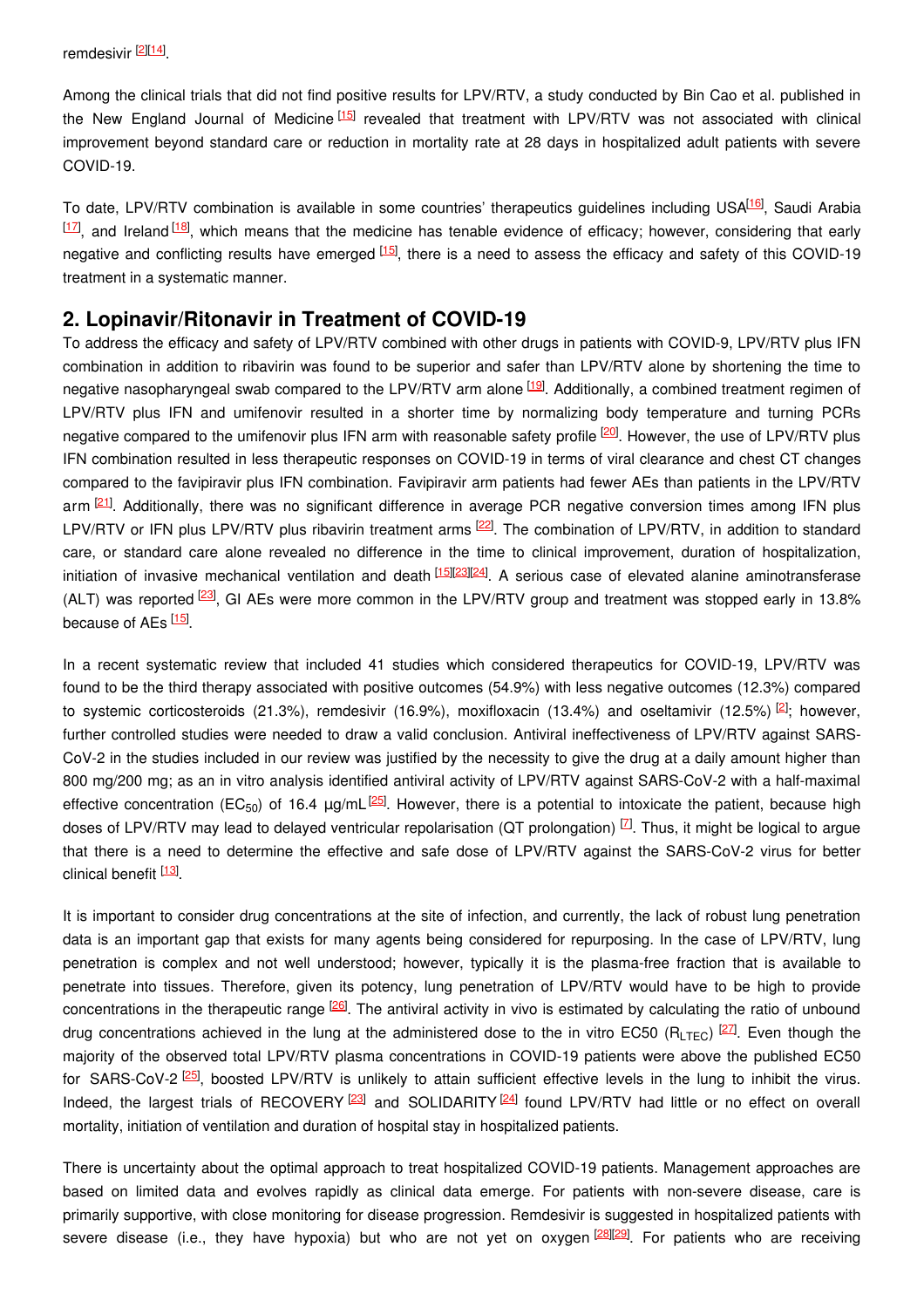supplemental oxygen (including those who are on high-flow oxygen and noninvasive ventilation), low-dose dexamethasone and, if available, remdesivir is/are suggested <sup>[\[30](#page-3-18)][\[31](#page-3-19)]</sup>. However, the optimal role of remdesivir remains uncertain, and some guidelines panels (including the WHO) suggest not using it in hospitalized patients because there is no clear evidence that it improves patient-important outcomes for hospitalized patients (e.g., mortality, need for mechanical ventilation). In general, use of LPV/RTV for treatment of SARS-CoV-2 in hospitalized patients is not suggested as several trials have failed to prove efficacy [\[15](#page-3-3)][[23](#page-3-11)][\[24](#page-3-12)]. Evidence as to whether LPV/RTV is beneficial in outpatients with mild or moderate severity COVID-19 infection is lacking; therefore, use of LPV/RTV is suggested in outpatients only in the context of a clinical trial.

Vaccines to prevent COVID-19 infection are considered the most promising approach for controlling the pandemic. COVID-19 vaccine development is occurring at an unprecedented pace. Several different platforms are being utilized to develop COVID-19 vaccines such as: inactivated virus or live-attenuated virus platforms (traditional methods); recombinant proteins and vector vaccines (newer methods); and RNA and DNA vaccines (methods never previously employed in a licensed vaccine) <sup>[\[32](#page-3-20)]</sup>. Several vaccine candidates have demonstrated immunogenicity without major safety concerns in early-phase human trials <sup>[\[33](#page-3-21)]</sup>. Two mRNA vaccine candidates have also been reported to have approximately 95% vaccine efficacy <sup>[\[34](#page-3-22)][\[35](#page-3-23)]</sup>. AstraZeneca's Oxford coronavirus vaccine is 70% effective on average, data shows, with no safety concerns <sup>[\[36](#page-3-24)]</sup>. Importantly, the AstraZeneca vaccine can be distributed and administered within existing healthcare systems, as it can be stored, transported and handled in normal refrigerated conditions for at least six months, the company said. The vaccine will also be cheaper than rival coronavirus vaccines from makers Pfizer and Moderna <sup>[\[36](#page-3-24)]</sup>.

Since disease resulting from SARS-CoV infection is driven by both virus and host immune response factors, depending on the stage of the disease progression, early initiation of antiviral therapy, and/or holistic combination therapies will likely be needed to diminish virus replication, immunopathology, and/or promote repair and restoration of pulmonary homeostasis <sup>[\[37](#page-3-25)]</sup>. Until sufficient evidence is available, the WHO has warned against physicians and medical associations recommending or administering unproven treatments to patients with SARS-CoV-2 or people selfmedicating with them.

#### **References**

- <span id="page-2-0"></span>1. Yang, W.; Cao, Q.; Qin, L.; Wang, X.; Cheng, Z.; Pan, A.; Dai, J.; Sun, Q.; Zhao, F.; Qu, J. Clinical characteristics and imaging manifestations of the 2019 novel coronavirus disease (COVID-19): A multi-center study in Wenzhou city, Zhejiang, China. J. Infect. 2020, 80, 388–393.
- <span id="page-2-1"></span>2. Tobaigy, M.; Qashqary, S.; Al-Dahery, A.; Mujallad, A.; Hershan, M.; Kamal, N. Therapeutic management of patients with COVID-19: A systematic review. Infect. Prev. Pract. 2020, 2, 100061.
- <span id="page-2-2"></span>3. Statista. Number of Coronavirus (COVID-19) Clinical Trials for Drugs and Vaccines Worldwide as of November 12, 2020, by Type; Statista: Hamburg, Germany, 2020; Available online: https://www.statista.com/statistics/1119086/coronavirus-drug-trials-by-typeworldwide/?utm\_campaign=Cureus%20U%20-%20Gastroenterology&utm\_medium=email&utm\_source=marketing\_mailer (accessed on 26 November 2020).
- <span id="page-2-3"></span>4. Mehra, M.R.; Desai, S.S.; Ruschitzka, F.; Patel, A.N. Hydroxychloroquine or chloroquine with or without a macrolide for treatment of COVID-19: A multinational registry analysis. Lancet 2020.
- <span id="page-2-4"></span>5. Mehra, M.R.; Ruschitzka, F.; Patel, A.N. Retraction—Hydroxychloroquine or chloroquine with or without a macrolide for treatment of COVID-19: A multinational registry analysis. Lancet 2020.
- <span id="page-2-5"></span>6. Coronavirus Updates: Trials to Resume of Anti-Viral Touted by Trump; BBC News: London, UK, 2020.
- <span id="page-2-6"></span>7. Cortegiani, A.; Ippolito, M.; Ingoglia, G.; Iozzo, P.; Giarratano, A.; Einav, S.; Update, I. A systematic review on the efficacy and safety of chloroquine/hydroxychloroquine for COVID-19. J. Crit. Care 2020, 59, 176–190.
- <span id="page-2-7"></span>8. Cvetkovic, R.S.; Goa, K.L. Lopinavir/ritonavir. Drugs 2003, 63, 769–802.
- <span id="page-2-8"></span>9. Alhumaid, S.; Tobaiqy, M.; Albagshi, M.; Alrubaya, A.; Algharib, F.; Aldera, A.; Alali, J. MERS-CoV transmitted from animal-to-human vs MERSCoV transmitted from human-to-human: Comparison of virulence and therapeutic outcomes in a Saudi hospital. Trop. J. Pharm. Res. 2018, 17, 1155–1164.
- <span id="page-2-9"></span>10. Chan, J.F.-W.; Yao, Y.; Yeung, M.-L.; Deng, W.; Bao, L.; Jia, L.; Li, F.; Xiao, C.; Gao, H.; Yu, P. Treatment with lopinavir/ritonavir or interferon-β1b improves outcome of MERS-CoV infection in a nonhuman primate model of common marmoset. J. Infect. Dis. 2015, 212, 1904–1913.
- <span id="page-2-10"></span>11. Chan, K.; Lai, S.; Chu, C.; Tsui, E.; Tam, C.; Wong, M.; Tse, M.; Que, T.; Peiris, J.; Sung, J. Treatment of severe acute respiratory syndrome with lopinavir/ritonavir: A multicentre retrospective matched cohort study. Hong Kong Med. J. 2003, 9, 399–406.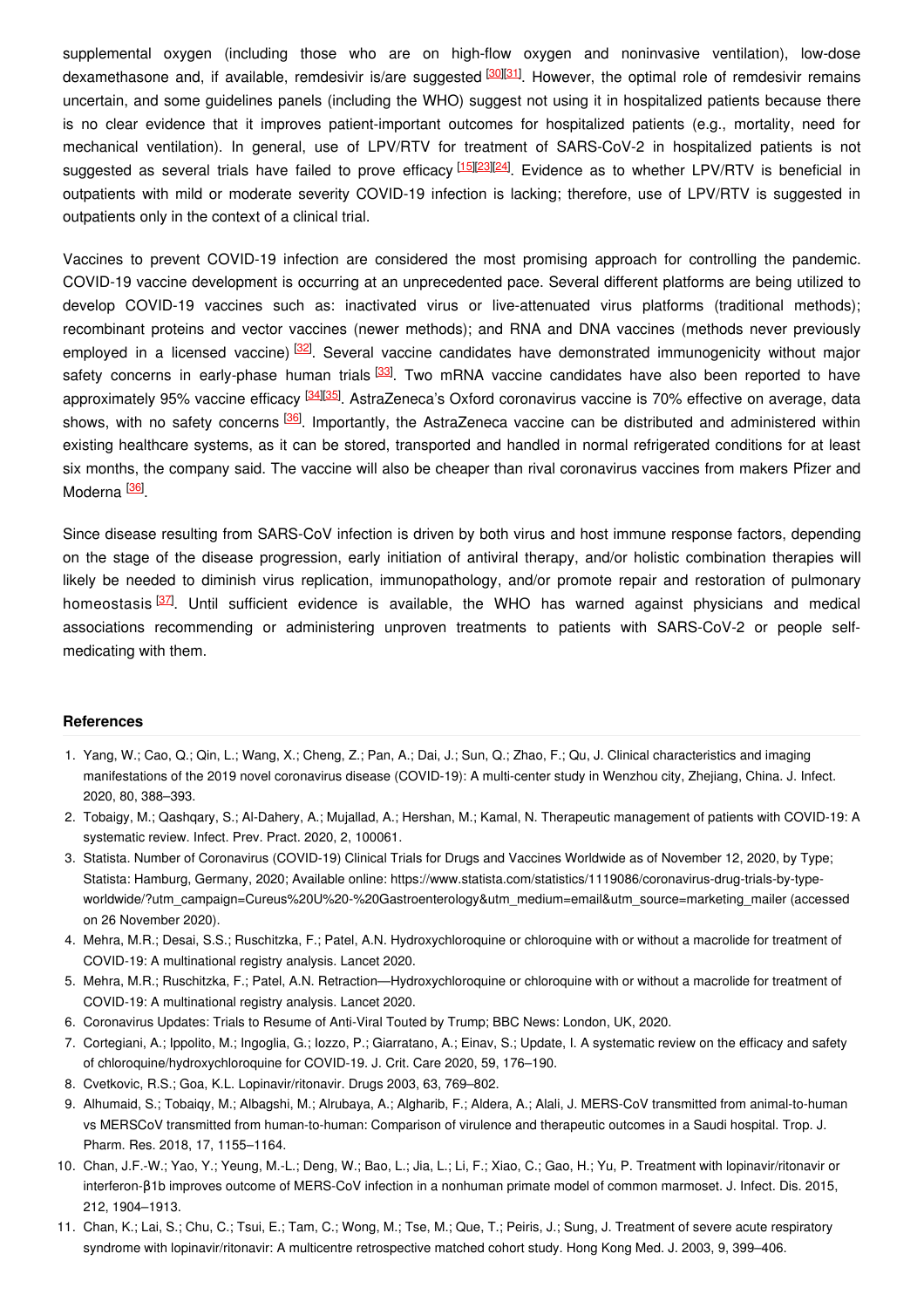- <span id="page-3-0"></span>12. Smolders, E.J.; Te Brake, L.H.; Burger, D.M. SARS-CoV-2 and HIV protease inhibitors: Why lopinavir/ritonavir will not work for COVID-19 infection. Antivir. Ther. 2020.
- <span id="page-3-1"></span>13. Schoergenhofer, C.; Jilma, B.; Stimpfl, T.; Karolyi, M.; Zoufaly, A. Pharmacokinetics of Lopinavir and Ritonavir in Patients Hospitalized With Coronavirus Disease 2019 (COVID-19). Ann. Intern. Med. 2020, 173, 670–672.
- <span id="page-3-2"></span>14. Alhazzani, W.; Møller, M.H.; Arabi, Y.M.; Loeb, M.; Gong, M.N.; Fan, E.; Oczkowski, S.; Levy, M.M.; Derde, L.; Dzierba, A. Surviving Sepsis Campaign: Guidelines on the management of critically ill adults with Coronavirus Disease 2019 (COVID-19). Intensiv. Care Med. 2020, 46, 854–887.
- <span id="page-3-3"></span>15. Cao, B.; Wang, Y.; Wen, D.; Liu, W.; Wang, J.; Fan, G.; Ruan, L.; Song, B.; Cai, Y.; Wei, M. A trial of lopinavir–ritonavir in adults hospitalized with severe Covid-19. N. Engl. J. Med. 2020, 382, 1787–1799.
- <span id="page-3-4"></span>16. Massachusetts General Hospital. Massachusetts General Hospital COVID-19 Treatment Guidance; Massachusetts General Hospital: Boston, MA, USA, 2020.
- <span id="page-3-5"></span>17. MoH. Coronavirus Disease 19 (COVID-19) Guidelines, Saudi Arabia; MoH: Riyadh, Saudi Arabia, 2020.
- <span id="page-3-6"></span>18. HPSC. Interim Public Health, Infection Prevention & Control Guidelines on the Prevention and Management of COVID-19 Cases and Outbreaks in Residential Care Facilities in Ireland; HPSC: Dublin, Ireland, 2020.
- <span id="page-3-7"></span>19. Hung, I.F.-N.; Lung, K.-C.; Tso, E.Y.-K.; Liu, R.; Chung, T.W.-H.; Chu, M.-Y.; Ng, Y.-Y.; Lo, J.; Chan, J.; Tam, A.R. Triple combination of interferon beta-1b, lopinavir–ritonavir, and ribavirin in the treatment of patients admitted to hospital with COVID-19: An open-label, randomised, phase 2 trial. Lancet 2020, 395, 1695–1704.
- <span id="page-3-8"></span>20. Ye, X.; Luo, Y.; Xia, S.; Sun, Q.; Ding, J.; Zhou, Y.; Chen, W.; Wang, X.; Zhang, W.; Du, W. Clinical efficacy of lopinavir/ritonavir in the treatment of Coronavirus disease 2019. Eur. Rev. Med. Pharm. Sci. 2020, 24, 3390–3396.
- <span id="page-3-9"></span>21. Cai, Q.; Yang, M.; Liu, D.; Chen, J.; Shu, D.; Xia, J.; Liao, X.; Gu, Y.; Cai, Q.; Yang, Y. Experimental treatment with favipiravir for COVID-19: An open-label control study. Engineering 2020.
- <span id="page-3-10"></span>22. Yuan, J.; Zou, R.; Zeng, L.; Kou, S.; Lan, J.; Li, X.; Liang, Y.; Ding, X.; Tan, G.; Tang, S. The correlation between viral clearance and biochemical outcomes of 94 COVID-19 infected discharged patients. Inflamm. Res. 2020, 69, 599–606.
- <span id="page-3-11"></span>23. Horby, P.W.; Mafham, M.; Bell, J.L.; Linsell, L.; Staplin, N.; Emberson, J.; Palfreeman, A.; Raw, J.; Elmahi, E.; Prudon, B. Lopinavir– ritonavir in patients admitted to hospital with COVID-19 (RECOVERY): A randomised, controlled, open-label, platform trial. Lancet 2020, 396, 1345–1352.
- <span id="page-3-12"></span>24. Pan, H.; Peto, R.; Karim, Q.A.; Alejandria, M.; Restrepo, A.M.H.; García, C.H.; Kieny, M.P.; Malekzadeh, R.; Murthy, S.; Preziosi, M.- P. Repurposed antiviral drugs for COVID-19; interim WHO SOLIDARITY trial results. MedRxiv 2020.
- <span id="page-3-13"></span>25. Choy, K.-T.; Wong, A.Y.-L.; Kaewpreedee, P.; Sia, S.-F.; Chen, D.; Hui, K.P.Y.; Chu, D.K.W.; Chan, M.C.W.; Cheung, P.P.-H.; Huang, X. Remdesivir, lopinavir, emetine, and homoharringtonine inhibit SARS-CoV-2 replication in vitro. Antivir. Res. 2020, 104786.
- <span id="page-3-14"></span>26. Smith, P.F.; Dodds, M.; Bentley, D.; Yeo, K.; Rayner, C. Dosing will be a key success factor in repurposing antivirals for COVID-19. Br. J. Clin. Pharmacol. 2020.
- <span id="page-3-15"></span>27. Fan, J.; Zhang, X.; Liu, J.; Yang, Y.; Zheng, N.; Liu, Q.; Bergman, K.; Reynolds, K.; Huang, S.-M.; Zhu, H. Connecting hydroxychloroquine in vitro antiviral activity to in vivo concentration for prediction of antiviral effect: A critical step in treating COVID-19 patients. Clin. Infect. Dis. 2020.
- <span id="page-3-16"></span>28. Lamontagne, F.; Agoritsas, T.; Macdonald, H.; Leo, Y.-S.; Diaz, J.; Agarwal, A.; Appiah, J.A.; Arabi, Y.; Blumberg, L.; Calfee, C.S. A living WHO guideline on drugs for covid-19. BMJ 2020, 370.
- <span id="page-3-17"></span>29. World Health Organization. Therapeutics and COVID-19: Living Guideline; WHO: Geneva, Switzerland, 2020.
- <span id="page-3-18"></span>30. National Institutes of Health. Coronavirus Disease 2019 (COVID-19) Treatment Guidelines; NIH: Bethesda, MD, USA, 2020.
- <span id="page-3-19"></span>31. Infectious Diseases Society of America. Guidelines on the Treatment and Management of Patients with COVID-19; IDSA: Arlington, VA, USA, 2020.
- <span id="page-3-20"></span>32. WHO. Draft Landscape of COVID-19 Candidate Vaccines; WHO: Geneva, Switzerland, 2020.
- <span id="page-3-21"></span>33. Krammer, F. SARS-CoV-2 vaccines in development. Nature 2020, 586, 516–527.
- <span id="page-3-22"></span>34. Moderna, Inc. Moderna's COVID-19 Vaccine Candidate Meets Its Primary Efficacy Endpoint in the First Interim Analysis of the Phase 3 COVE Study; Moderna, Inc.: Cambridge, MA, USA, 2020.
- <span id="page-3-23"></span>35. BioNTech, P.A. Pfizer and BioNTech Conclude Phase 3 Study of COVID-19 Vaccine Candidate, Meeting All Primary Efficacy Endpoints; BioNTech SE: Mainz, Germany, 2020.
- <span id="page-3-24"></span>36. Halasz, S.; Fox, K.; Cassidy, A. AstraZeneca's Oxford Coronavirus Vaccine is 70% Effective on Average, Data Shows, with No Safety Concerns; CNN: Atlanta, GA, USA, 2020.
- <span id="page-3-25"></span>37. Sheahan, T.P.; Sims, A.C.; Leist, S.R.; Schäfer, A.; Won, J.; Brown, A.J.; Montgomery, S.A.; Hogg, A.; Babusis, D.; Clarke, M.O. Comparative therapeutic efficacy of remdesivir and combination lopinavir, ritonavir, and interferon beta against MERS-CoV. Nat. Commun. 2020, 11, 222.

### **Keywords**

Lopinavir/Ritonavir;COVID-19;virological cure